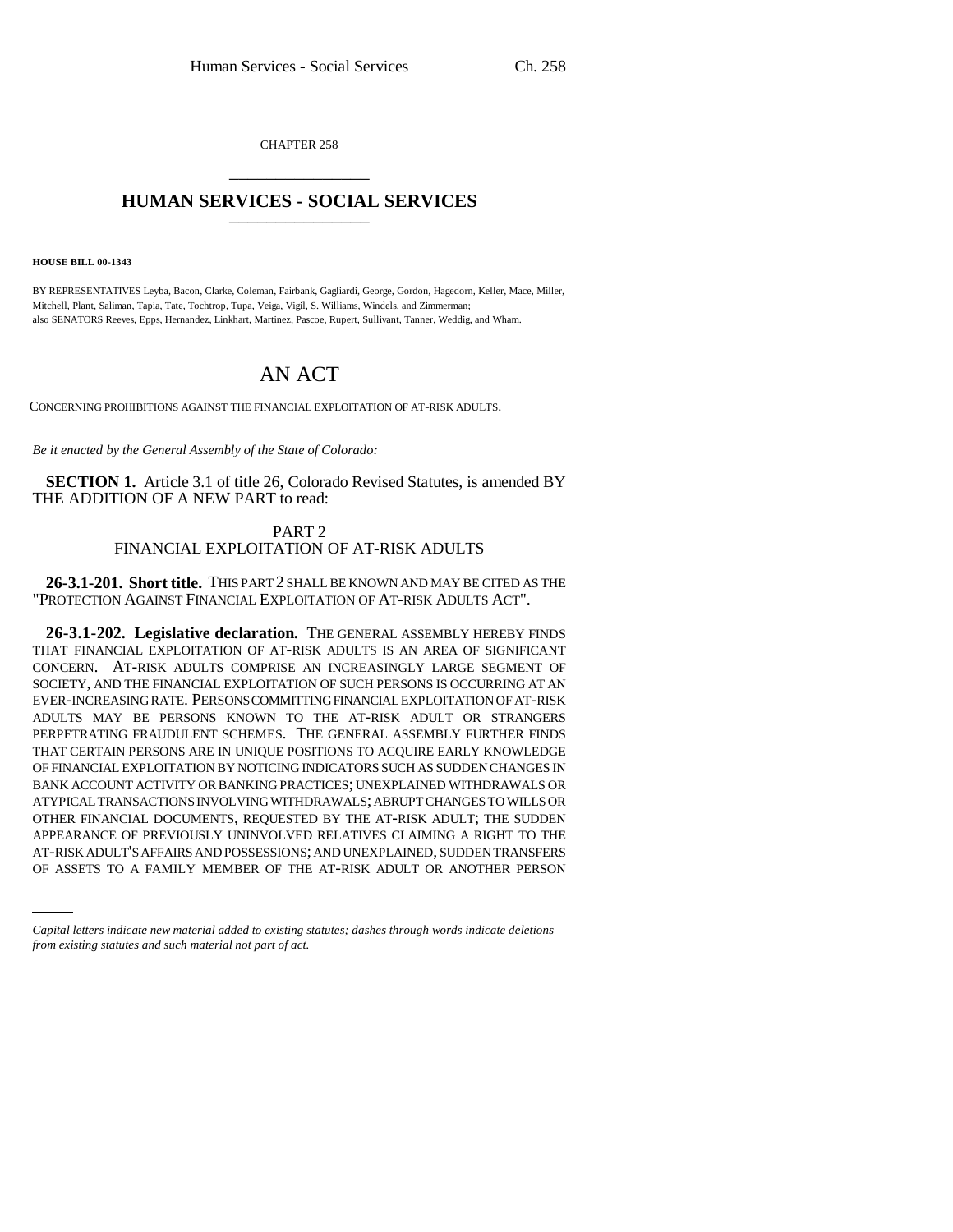OUTSIDE OF THE AT-RISK ADULT'S FAMILY. THEREFORE, THE GENERAL ASSEMBLY FINDS AND DETERMINES THAT IT IS APPROPRIATE TO URGE CERTAIN PERSONS WHO MAY BE IN SUCH A UNIQUE POSITION TO OBSERVE SUCH INDICATORS TO REPORT KNOWN OR SUSPECTED FINANCIAL EXPLOITATION OF AT-RISK ADULTS FOR THE PROTECTION OF AT-RISK ADULTS AND SOCIETY.

**26-3.1-203. Definitions.** AS USED IN THIS PART 2, UNLESS THE CONTEXT OTHERWISE REQUIRES:

(1) "AT-RISK ADULT" MEANS AN INDIVIDUAL EIGHTEEN YEARS OF AGE OR OLDER WHO IS SUSCEPTIBLE TO FINANCIAL EXPLOITATION BECAUSE THE INDIVIDUAL IS UNABLE TO PERFORM OR OBTAIN SERVICES NECESSARY FOR THE INDIVIDUAL'S HEALTH, SAFETY, OR WELFARE OR LACKS SUFFICIENT UNDERSTANDING OR CAPACITY TO MAKE OR COMMUNICATE RESPONSIBLE DECISIONS CONCERNING THE INDIVIDUAL'S PERSON OR AFFAIRS.

(2) "CARETAKER" MEANS A PERSON WHO IS RESPONSIBLE FOR THE CARE OF AN AT-RISK ADULT AS A RESULT OF A FAMILY OR LEGAL RELATIONSHIP, INCLUDING, BUT NOT LIMITED TO, A CONSERVATOR OR A GUARDIAN OR A PERSON WITH A FIDUCIARY DUTY TO AN AT-RISK ADULT.

(3) "COUNTY DEPARTMENT" MEANS A COUNTY OR DISTRICT DEPARTMENT OF SOCIAL SERVICES.

(4) "FINANCIAL EXPLOITATION" MEANS THE ILLEGAL OR IMPROPER USE OF AN AT-RISK ADULT'S FINANCIAL RESOURCES FOR ANOTHER PERSON'S PROFIT OR ADVANTAGE.

(5) "FINANCIAL INSTITUTION" MEANS AN ORGANIZATION AUTHORIZED TO DO BUSINESS UNDER STATE OR FEDERAL LAWS PERTAINING TO FINANCIAL INSTITUTIONS AND INCLUDES, BUT IS NOT LIMITED TO, A BANK, TRUST COMPANY, BUILDING AND LOAN ASSOCIATION, SAVINGS AND LOAN COMPANY OR ASSOCIATION, AND CREDIT UNION.

(6) "PERSON" MEANS ONE OR MORE INDIVIDUALS, LIMITED LIABILITY COMPANIES, PARTNERSHIPS, ASSOCIATIONS, CORPORATIONS, LEGAL REPRESENTATIVES, TRUSTEES, RECEIVERS, OR THE STATE OF COLORADO, AND ALL POLITICAL SUBDIVISIONS AND AGENCIES THEREOF.

**26-3.1-204. Reporting.** (1) (a) ANY PERSON SPECIFIED IN PARAGRAPH (b) OF THIS SUBSECTION (1) WHO OBSERVES AN AT-RISK ADULT BEING SUBJECTED TO CIRCUMSTANCES OR CONDITIONS THAT MAY REASONABLY RESULT IN THE FINANCIAL EXPLOITATION OF THE AT-RISK ADULT OR WHO HAS REASONABLE CAUSE TO KNOW OR SUSPECT THAT AN AT-RISK ADULT HAS BEEN FINANCIALLY EXPLOITED IS STRONGLY URGED TO SUBMIT, WITHIN TWENTY-FOUR HOURS AFTER SUCH OBSERVATION OR AFTER OBTAINING SUCH REASONABLE CAUSE, AN ORAL REPORT OF KNOWN OR SUSPECTED FINANCIAL EXPLOITATION. SAID PERSON MAY SUBMIT THE REPORT TO THE COUNTY DEPARTMENT OF THE COUNTY IN WHICH THE AT-RISK ADULT RESIDES, IF KNOWN, OR, DURING NON-BUSINESS HOURS, TO THE LOCAL LAW ENFORCEMENT AGENCY FOR THE JURISDICTION IN WHICH THE AT-RISK ADULT RESIDES.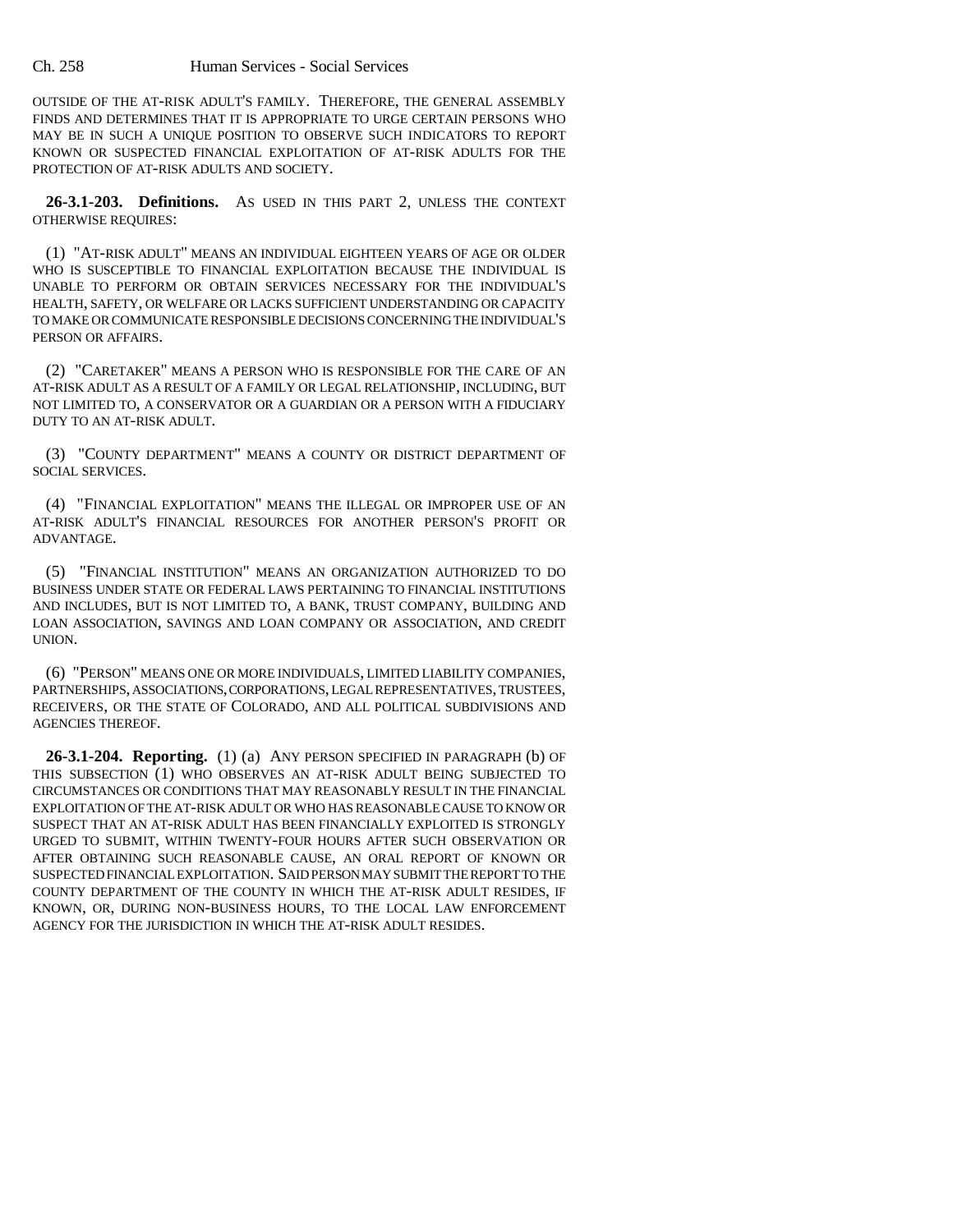(b) THE FOLLOWING PERSONS ARE STRONGLY URGED TO REPORT KNOWN OR SUSPECTED FINANCIAL EXPLOITATION OF AT-RISK ADULTS, AS PROVIDED IN PARAGRAPH (a) OF THIS SUBSECTION (1):

(I) PHYSICIANS, SURGEONS, PHYSICIANS' ASSISTANTS, AND OSTEOPATHS, INCLUDING PHYSICIANS IN TRAINING;

(II) REGISTERED NURSES AND LICENSED PRACTICAL NURSES;

(III) HOSPITAL AND NURSING HOME PERSONNEL ENGAGED IN THE ADMISSION, CARE, OR TREATMENT OF PATIENTS;

(IV) DENTISTS;

(V) PSYCHOLOGISTS AND OTHER MENTAL HEALTH PROFESSIONALS;

(VI) SOCIAL WORK PRACTITIONERS;

(VII) LAW ENFORCEMENT OFFICIALS AND PERSONNEL;

(VIII) COURT-APPOINTED GUARDIANS AND CONSERVATORS;

(IX) PHARMACISTS;

(X) COMMUNITY-CENTERED BOARD STAFF;

(XI) PERSONNEL OF FINANCIAL INSTITUTIONS;

(XII) STATE AND LOCAL LONG-TERM CARE OMBUDSMEN;

(XIII) ANY CARETAKER, STAFF MEMBER, OR EMPLOYEE OF OR VOLUNTEER AT OR CONSULTANT FOR ANY LICENSED CARE FACILITY, OR NURSING FACILITY;

(XIV) ATTORNEYS, SO LONG AS SUCH REPORTING DOES NOT VIOLATE THE COLORADO RULES OF PROFESSIONAL CONDUCT.

(c) IN ADDITION TO THOSE PERSONS WHO ARE STRONGLY URGED UNDER PARAGRAPH (b) OF THIS SUBSECTION (1) TO REPORT KNOWN OR SUSPECTED FINANCIAL EXPLOITATION OF AN AT-RISK ADULT, ANY OTHER PERSON MAY REPORT SUCH KNOWN OR SUSPECTED FINANCIAL EXPLOITATION OF AN AT-RISK ADULT TO THE LOCAL LAW ENFORCEMENT AGENCY OR THE COUNTY DEPARTMENT OF THE JURISDICTION IN WHICH THE AT-RISK ADULT RESIDES. THE RECEIVING AGENCY SHALL PREPARE A WRITTEN REPORT WITHIN FORTY-EIGHT HOURS AFTER RECEIPT OF SUCH A REPORT.

(2) THE WRITTEN REPORT MADE BY A RECEIVING AGENCY PURSUANT TO PARAGRAPH (c) OF SUBSECTION (1) OF THIS SECTION AT A MINIMUM SHALL INCLUDE:

(a) THE NAME AND ADDRESS OF THE AT-RISK ADULT;

(b) THE NAME AND ADDRESS OF THE AT-RISK ADULT'S CARETAKER, IF ANY;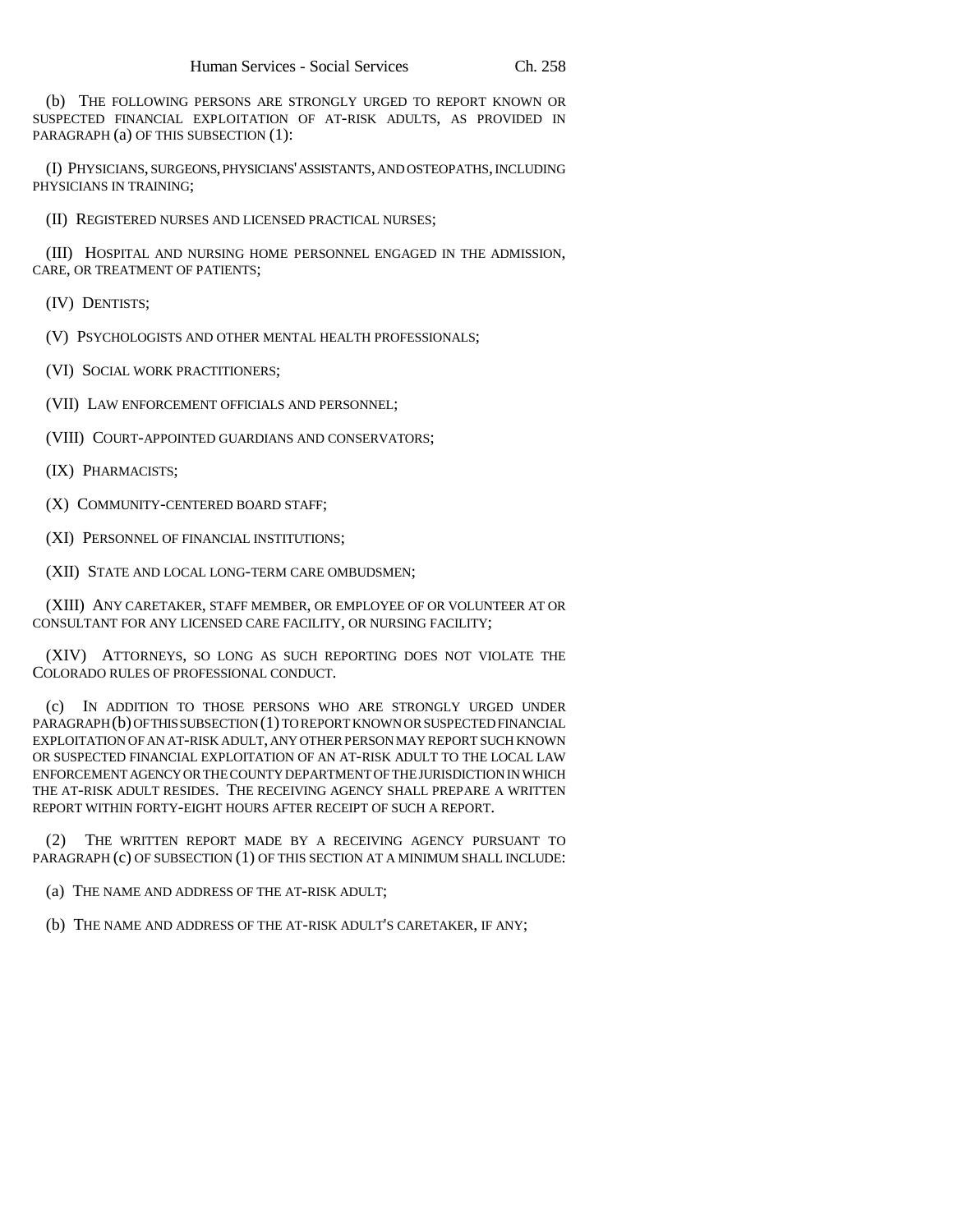(c) THE AGE, IF KNOWN, OF SUCH AT-RISK ADULT;

(d) THE NATURE AND EXTENT OF SUCH AT-RISK ADULT'S FINANCIAL INJURY, IF ANY;

(e) THE NATURE AND EXTENT OF THE CONDITION OR CIRCUMSTANCE THAT IS LIKELY TO RESULT IN FINANCIAL EXPLOITATION; AND

(f) ANY OTHER PERTINENT INFORMATION.

(3) A COPY OF THE WRITTEN REPORT PREPARED BY THE COUNTY DEPARTMENT IN ACCORDANCE WITH SUBSECTIONS (1) AND (2) OF THIS SECTION SHALL BE FORWARDED WITHIN TWENTY-FOUR HOURS AFTER RECEIPT OF AN ORAL REPORT MADE PURSUANT TO SUBSECTION (1) OF THIS SECTION TO THE DISTRICT ATTORNEY'S OFFICE AND THE LOCAL LAW ENFORCEMENT AGENCY OF THE JURISDICTION IN WHICH THE AT-RISK ADULT RESIDES. A COPY OF THE WRITTEN REPORT PREPARED BY THE LOCAL LAW ENFORCEMENT AGENCY IN ACCORDANCE WITH SUBSECTIONS (1) AND (2) OF THIS SECTION SHALL BE FORWARDED WITHIN TWENTY-FOUR HOURS AFTER RECEIPT OF AN ORAL REPORT MADE PURSUANT TO SUBSECTION (1) OF THIS SECTION TO THE COUNTY DEPARTMENT AND TO THE DISTRICT ATTORNEY'S OFFICE.

(4) NO PERSON, INCLUDING A PERSON SPECIFIED IN SUBSECTION (1) OF THIS SECTION, SHALL KNOWINGLY MAKE A FALSE REPORT OF KNOWN OR SUSPECTED FINANCIAL EXPLOITATION TO A COUNTY DEPARTMENT OR LOCAL LAW ENFORCEMENT AGENCY.

(5) ANY PERSON, EXCEPT A PERPETRATOR, COMPLICITOR, OR COCONSPIRATOR, WHO MAKES A REPORT PURSUANT TO THIS SECTION SHALL BE IMMUNE FROM ANY CIVIL OR CRIMINAL LIABILITY ON ACCOUNT OF SUCH REPORT, TESTIMONY, OR PARTICIPATION IN MAKING SUCH REPORT, SO LONG AS SUCH ACTION WAS TAKEN IN GOOD FAITH AND NOT IN RECKLESS DISREGARD OF THE TRUTH OR IN VIOLATION OF SUBSECTION (4) OF THIS SECTION.

(6) NO PERSON SHALL TAKE ANY DISCRIMINATORY, DISCIPLINARY, OR RETALIATORY ACTION AGAINST ANY PERSON WHO, IN GOOD FAITH, MAKES A REPORT OF KNOWN OR SUSPECTED FINANCIAL EXPLOITATION OF AN AT-RISK ADULT.

(7) (a) EXCEPT AS PROVIDED IN PARAGRAPH (b) OF THIS SUBSECTION (7), SUBSECTIONS (1),(2) AND (3) OF THIS SECTION, AND 26-3.1-205 (2), REPORTS OF THE KNOWN OR SUSPECTED FINANCIAL EXPLOITATION OF AN AT-RISK ADULT, INCLUDING THE NAME AND ADDRESS OF ANY AT-RISK ADULT, MEMBER OF SAID ADULT'S FAMILY, OR INFORMANT AND ANY OTHER IDENTIFYING INFORMATION CONTAINED IN SUCH REPORTS, SHALL BE CONFIDENTIAL AND SHALL NOT BE PUBLIC INFORMATION.

(b) DISCLOSURE OF THE NAME AND ADDRESS OF AN AT-RISK ADULT OR MEMBER OF SAID ADULT'S FAMILY OR OTHER IDENTIFYING INFORMATION CONTAINED IN A REPORT SHALL BE PERMITTED ONLY WHEN AUTHORIZED BY A COURT FOR GOOD CAUSE. THE COURT SHALL NOT PROHIBIT SUCH DISCLOSURE WHEN A CRIMINAL COMPLAINT, INFORMATION, OR INDICTMENT BASED ON THE REPORT IS FILED.

(c) ANY PERSON WHO VIOLATES ANY PROVISION OF THIS SUBSECTION (7) IS GUILTY OF A CLASS 2 PETTY OFFENSE AND, UPON CONVICTION THEREOF, SHALL BE PUNISHED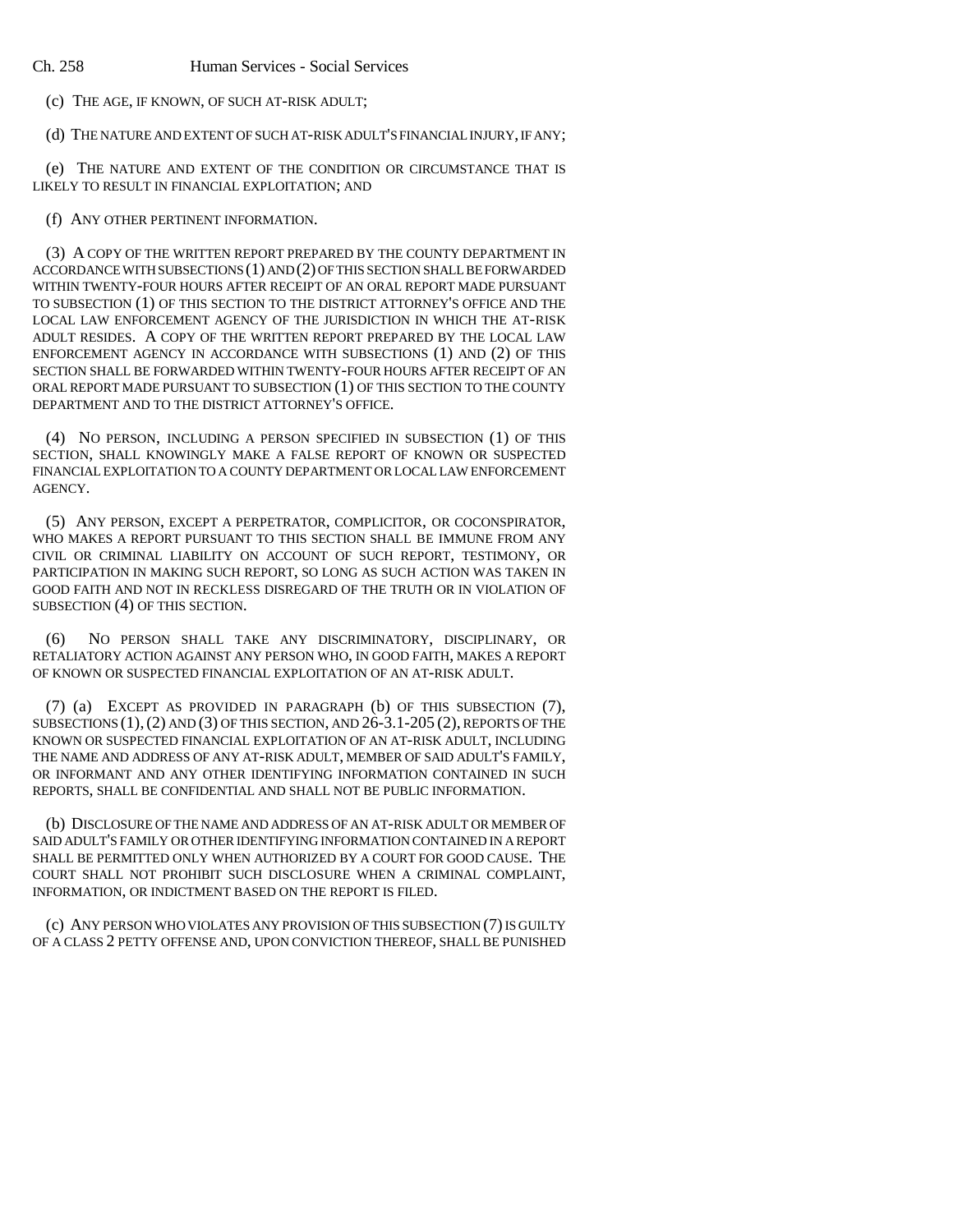BY A FINE OF NOT MORE THAN THREE HUNDRED DOLLARS.

**26-3.1-205. Investigations of financial exploitation.** (1) THE COUNTY DEPARTMENT OR LAW ENFORCEMENT AGENCY RECEIVING A REPORT OF KNOWN OR SUSPECTED FINANCIAL EXPLOITATION OF AN AT-RISK ADULT SHALL MAKE A THOROUGH INVESTIGATION IMMEDIATELY UPON RECEIPT OF THE REPORT. THE IMMEDIATE CONCERN OF THE INVESTIGATION SHALL BE THE FINANCIAL PROTECTION OF THE AT-RISK ADULT. THE INVESTIGATION, AT A MINIMUM, SHALL INCLUDE A FACE-TO-FACE INTERVIEW OF THE AT-RISK ADULT ALLEGED TO HAVE BEEN EXPLOITED. THE COUNTY DEPARTMENT SHALL ARRANGE FOR ITS INVESTIGATION TO BE CONDUCTED BY PERSONS TRAINED TO CONDUCT INVESTIGATIONS OF FINANCIAL EXPLOITATION OF AT-RISK ADULTS.

(2) IT IS THE GENERAL ASSEMBLY'S INTENT THAT, IN EACH COUNTY OF THE STATE, LAW ENFORCEMENT AGENCIES, COUNTY DEPARTMENTS, AND ANY OTHER AGENCIES RESPONSIBLE UNDER FEDERAL LAW OR THE LAWS OF THIS STATE TO INVESTIGATE EXPLOITATION OF AT-RISK ADULTS DEVELOP AND IMPLEMENT COOPERATIVE AGREEMENTS TO COORDINATE THE INVESTIGATIVE DUTIES OF THE AGENCIES AND THAT THE FOCUS OF SUCH AGREEMENTS SHALL BE TO ENSURE THE BEST FINANCIAL PROTECTION FOR AT-RISK ADULTS. THE AGREEMENTS SHALL PROVIDE FOR SPECIAL REQUESTS BY ONE AGENCY FOR ASSISTANCE FROM ANOTHER AGENCY AND FOR JOINT INVESTIGATIONS. THE AGREEMENTS SHALL FURTHER PROVIDE THAT EACH AGENCY SHALL MAINTAIN THE CONFIDENTIALITY OF THE FINANCIAL INFORMATION EXCHANGED PURSUANT TO SUCH JOINT INVESTIGATIONS.

(3) IT IS THE GENERAL ASSEMBLY'S FURTHER INTENT TO ENCOURAGE THE AT-RISK ADULT PROTECTION TEAMS CREATED PURSUANT TO SECTION 26-3.1-103 (3) TO EXPAND THEIR PURPOSES TO INCLUDE A REVIEW OF THE PROCESSES USED TO INVESTIGATE REPORTS OF KNOWN OR SUSPECTED FINANCIAL EXPLOITATION OF AT-RISK ADULTS, A REVIEW OF THE PROVISION OF SERVICES, IF ANY, GIVEN TO SUCH ADULTS, AN ENCOURAGEMENT OF INTERAGENCY COOPERATION CONCERNING FUNCTIONS RELATED TO FINANCIAL EXPLOITATION OF AT-RISK ADULTS, AND A PROVISION OF COMMUNITY EDUCATION IN IDENTIFYING AND PREVENTING THE FINANCIAL EXPLOITATION OF AT-RISK ADULTS.

(4) NOTWITHSTANDING ANY PROVISION OF SECTION 24-72-204, C.R.S., OR SECTION 11-6-113, C.R.S., OR ANY OTHER APPLICABLE LAW, CONCERNING THE CONFIDENTIALITY OF FINANCIAL RECORDS, TO THE CONTRARY, AGENCIES INVESTIGATING THE FINANCIAL EXPLOITATION OF AN AT-RISK ADULT SHALL BE PERMITTED TO INSPECT ALL RECORDS OF THE AT-RISK ADULT ON WHOSE BEHALF THE INVESTIGATION IS BEING CONDUCTED, INCLUDING THE AT-RISK ADULT'S FINANCIAL RECORDS, UPON WRITTEN CONSENT OF THE AT-RISK ADULT.

**26-3.1-206. Informed consent form.** UPON REQUEST, A FINANCIAL INSTITUTION SHALL OFFER ANY ADULT OVER THE AGE OF SIXTY OR ANY AT-RISK ADULT WITH AN ACCOUNT AT SUCH INSTITUTION THE OPTION OF SIGNING AN INFORMED CONSENT FORM PRIOR TO ANY REPORT OF FINANCIAL EXPLOITATION, FOR PLACEMENT IN THE ACCOUNT HOLDER'S FILE OR RECORD MAINTAINED BY THE FINANCIAL INSTITUTION. THE INFORMED CONSENT FORM SHALL WAIVE CONFIDENTIALITY LIMITATIONS RELATED TO AN ACCOUNT HOLDER'S FINANCIAL RECORDS MAINTAINED AT THE FINANCIAL INSTITUTION FOR THE LIMITED PURPOSE OF ALLOWING THE FINANCIAL